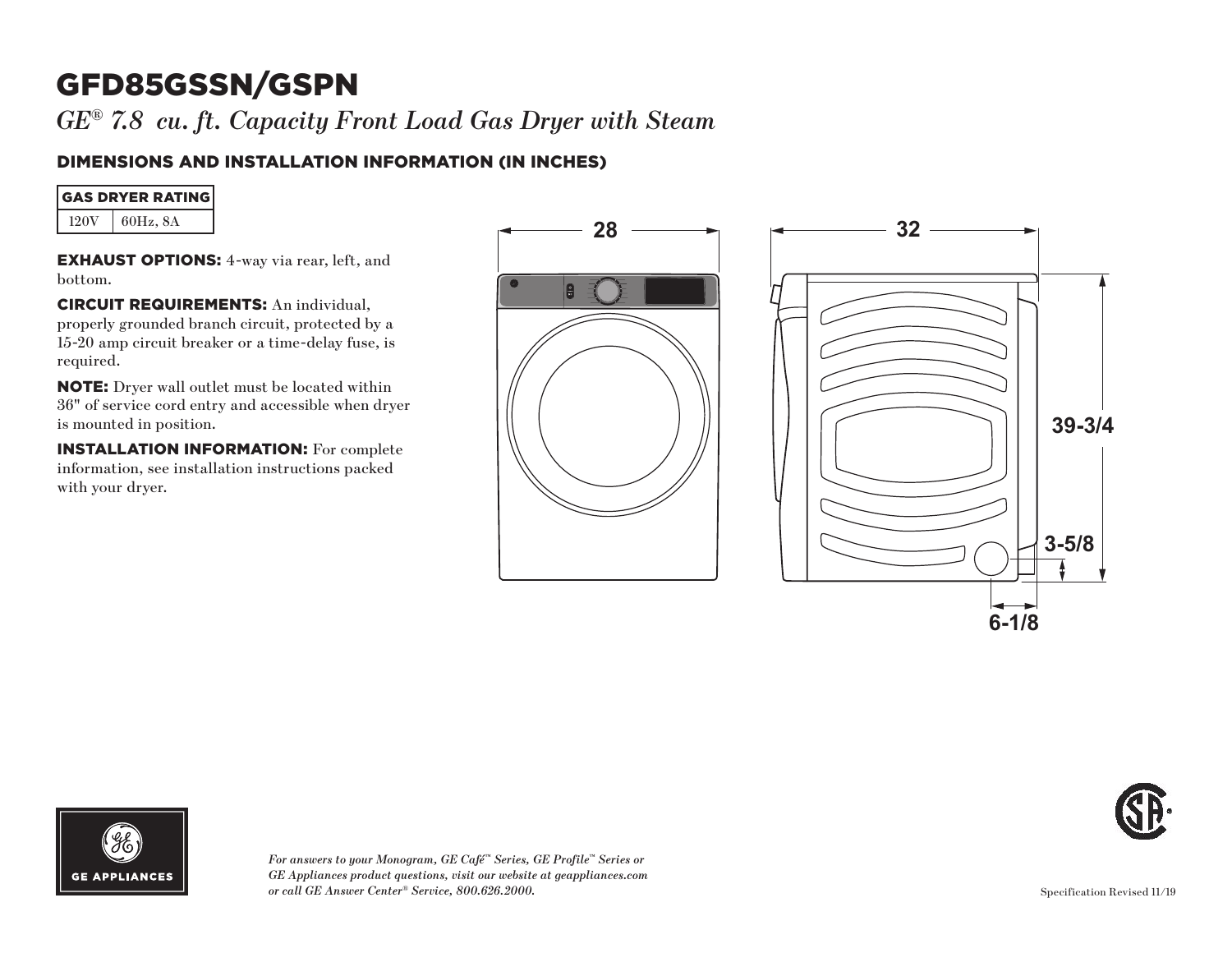*GE® 7.8 cu. ft. Capacity Front Load Gas Dryer with Steam*

### STACKED INSTALLATION:

Brackets for stacking dryer over washer are not included with the washer. Order part no. GFA28KITN.

### ALCOVE OR CLOSET INSTALLATION:

If your dryer is approved for installation in an alcove or closet, it will be stated on a label on the dryer back.

The dryer MUST be exhausted to the outside.

Minimum clearances between dryer cabinet and adjacent walls or other surfaces are: 0" all sides and top.\*

Closet doors must be louvered or otherwise ventilated and must contain a minimum of 60 sq. in. of open area equally distributed. If this closet contains both a washer and a dryer, doors must contain a minimum of 120 sq. in. of open area equally distributed.

No other fuel-burning appliance shall be installed in the same closet with a gas dryer.

# BATHROOM OR BEDROOM INSTALLATION:

The dryer MUST be exhausted to the outdoors.

The installation must conform with the local codes, or in the absence of local codes, with the National Electric Code and National Fuel Gas Code, ANSI Z223 for gas dryers.

### MINIMUM CLEARANCE OTHER THAN ALCOVE OR CLOSET INSTALLATIONS:

Minimum clearances to combustible surfaces 0" all sides and top.\*

#### FOR MORE INFORMATION ON VENTING KITS AND ACCESSORIES, PLEASE CALL 1-800-GE-CARES.

\*For improved performance, a 1/2" clearance is suggested on each side.

### STACKED DIMENSIONS (IN INCHES)





#### PEDESTAL DIMENSIONS (IN INCHES) GFP1528PNDG - DIAMOND GRAY GFP1528PNRS - SAPPHIRE BLUE GFP1528PNSN - SATIN NICKEL GFP1528SNWW - WHITE

**16"**

This optional 16" pedestal raises the door opening and height of the washer or dryer.







*For answers to your Monogram, GE Café™ Series, GE Profile™ Series or GE Appliances product questions, visit our website at geappliances.com or call GE Answer Center® Service, 800.626.2000.*

Specification Revised 11/19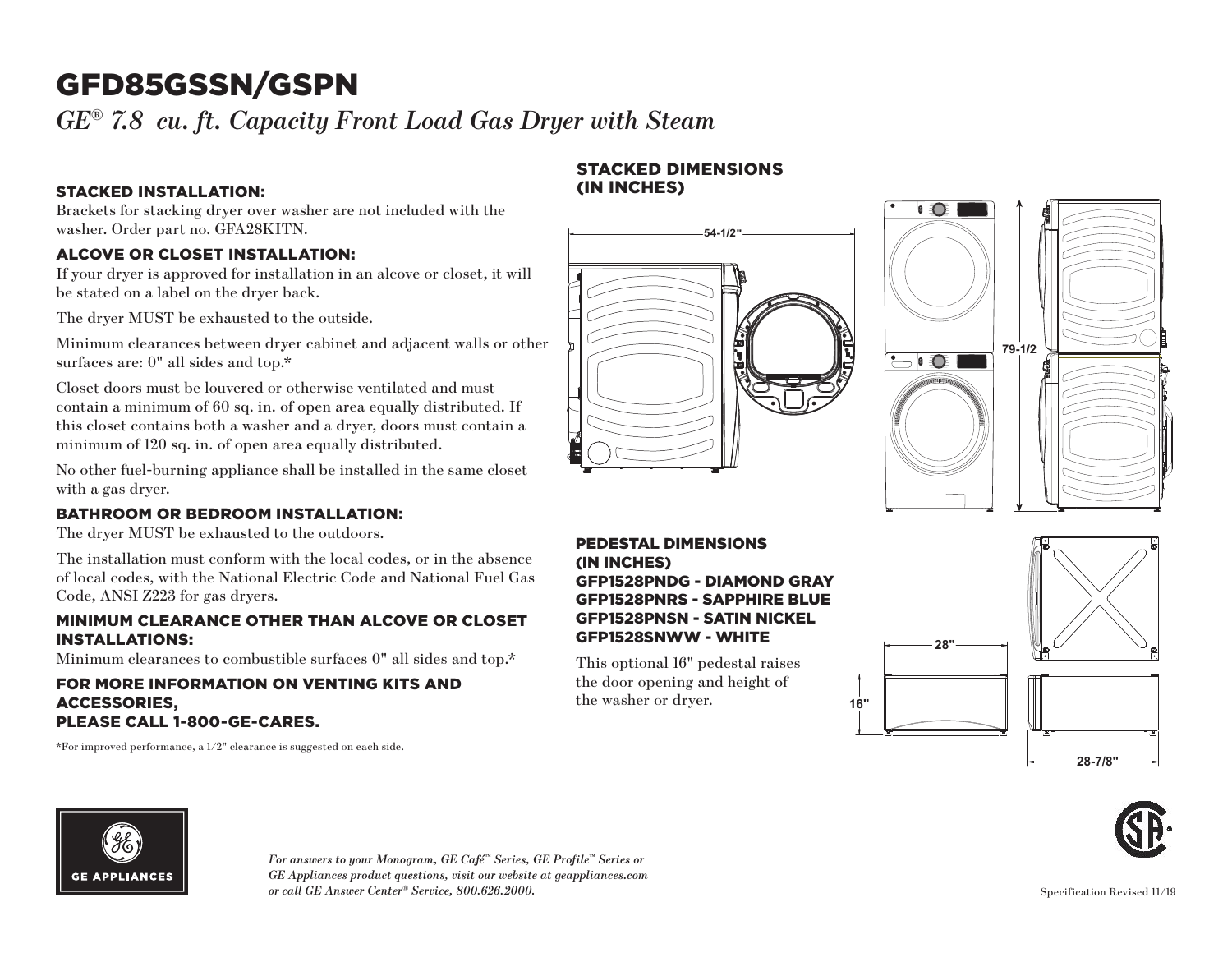*GE® 7.8 cu. ft. Capacity Front Load Gas Dryer with Steam*

# DRYER EXHAUSTING INFORMATION – METAL DUCT ONLY

For complete information, see installation instructions packed with your dryer.

DUCTING MATERIALS: For best performance, this dryer should be vented with 4" diameter all rigid metal exhaust duct. If rigid metal duct cannot be used, then UL-listed flexible metal (semi-rigid) ducting can be used (Kit WX08X10077). In special installations, it may be necessary to connect the dryer to the house vent using a flexible metal (foiltype) duct. A UL-listed flexible metal (foil-type) duct may be used ONLY in installations where rigid metal or flexible metal (semi-rigid) ducting cannot be used AND where a 4" diameter can be maintained throughout the entire length of the transition duct. Please see installation instruction packed with your dryer for complete instructions when using flexible metal (foil type) ducting.

# EXHAUST LENGTH CALCULATION:

- 1. Determine the number of  $90^{\circ}$  turns needed for your installation. If you exhaust to the side or bottom of dryer, add one turn.
- 2. The maximum length of 4" rigid (aluminum or galvanized) duct which can be tolerated is shown in the table.

A turn of  $45^{\circ}$  or less may be ignored. Two  $45^{\circ}$  turns within the duct length should be treated as a 90° elbow.

A turn over 45° should be treated as a 90° elbow.

Dryers must be exhausted to the outside.

CAUTION: For personal safety do not terminate exhaust into a chimney, under any enclosed house floor (crawl space), or into an attic, since the accumulated lint could create a fire hazard or moisture could cause damage. Never terminate the exhaust into a common duct or plenum with a kitchen exhaust, since the combination of lint and grease could create a fire hazard.

Exhaust ducts should be terminated in a dampered wall cap to prevent back drafts, bird nesting, etc. The wall cap must also be located at least 12" above the ground or any other obstruction with the opening pointed down.

#### FOR MORE INFORMATION ON VENTING KITS AND ACCESSORIES, PLEASE CALL 1-800-GE-CARES.



*For answers to your Monogram, GE Café™ Series, GE Profile™ Series or GE Appliances product questions, visit our website at geappliances.com or call GE Answer Center® Service, 800.626.2000.*

|                                            |                                     | <b>Best performance</b>                       |                            |  |
|--------------------------------------------|-------------------------------------|-----------------------------------------------|----------------------------|--|
| A<br>A                                     |                                     | Maximum length of 4"<br>dia. rigid metal duct |                            |  |
| $-4 -$                                     |                                     |                                               | Exhaust hood type          |  |
| B<br>Domestic<br>$2 - 1/2$<br>dryer models | Number<br>Ωf<br>$90^\circ$<br>turns | А<br>4"<br>opening                            | R<br>$2 - 1/2"$<br>opening |  |
|                                            |                                     | 90 ft.                                        | 60 ft.                     |  |
|                                            |                                     | 60 ft.                                        | 45 ft.                     |  |
|                                            | 2                                   | $45$ ft.                                      | 35 ft.                     |  |
|                                            | 3                                   | 35 ft.                                        | 25 ft.                     |  |
|                                            |                                     | 25 ft.                                        | 15 ft.                     |  |